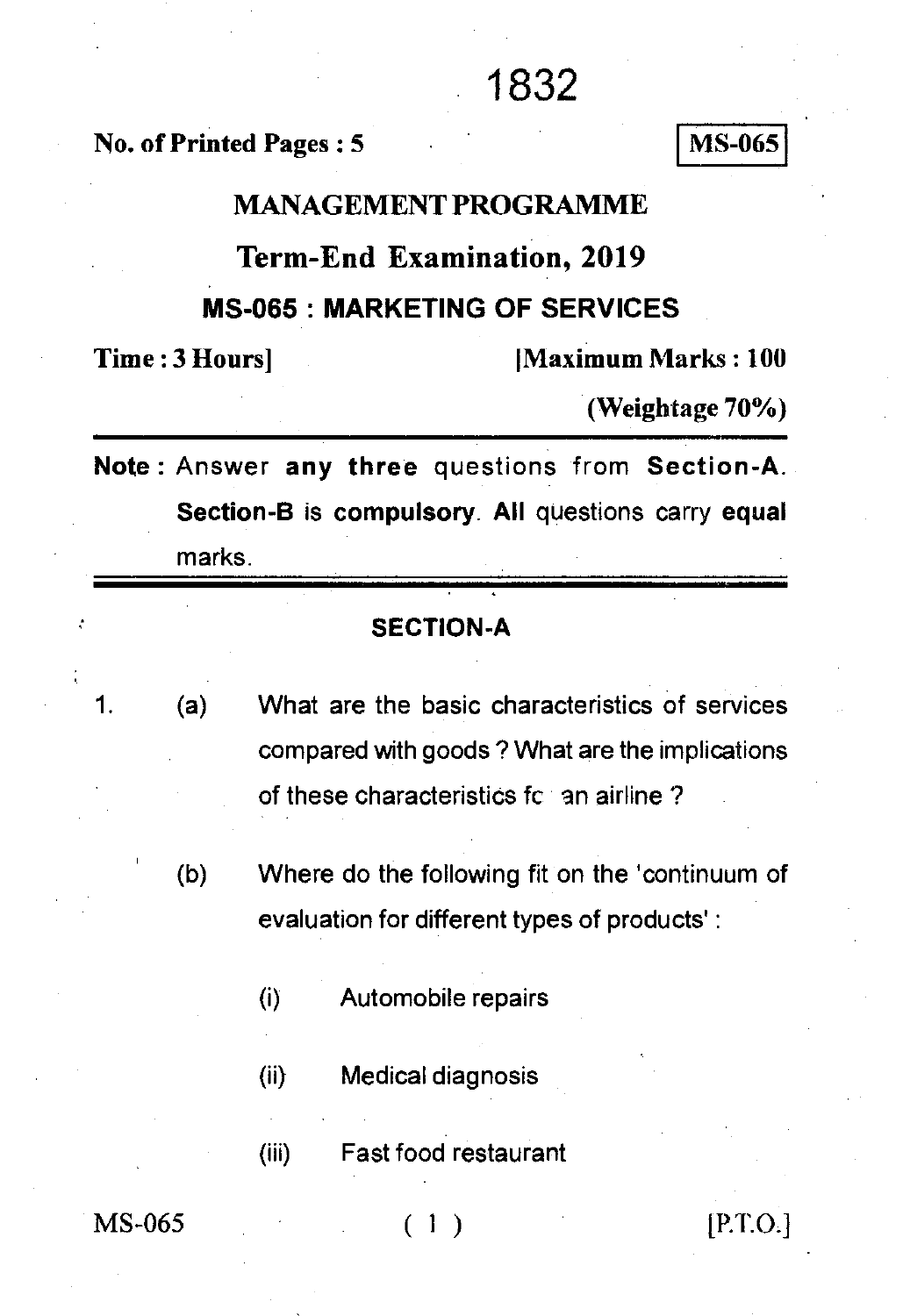What are the implications for consumer behaviour ?

- 2. (a) What do you understand by 'non-monetary costs' with reference to marketing of services ? Describe the non-monetary costs involved in the following services :
	- (i) Home loans
	- (ii) Health services
	- (b) Explain the logic behind these two quotes : "A complaint is a gift" and "The customer who complains is your friend".
- 3. (a) How can product support services be used in a manufacturing context for competitive advantage ? Explain in the context of automobiles or personal computers.
	- (b) Do you think physical evidence really matters in marketing of services ? Discuss with the help of examples.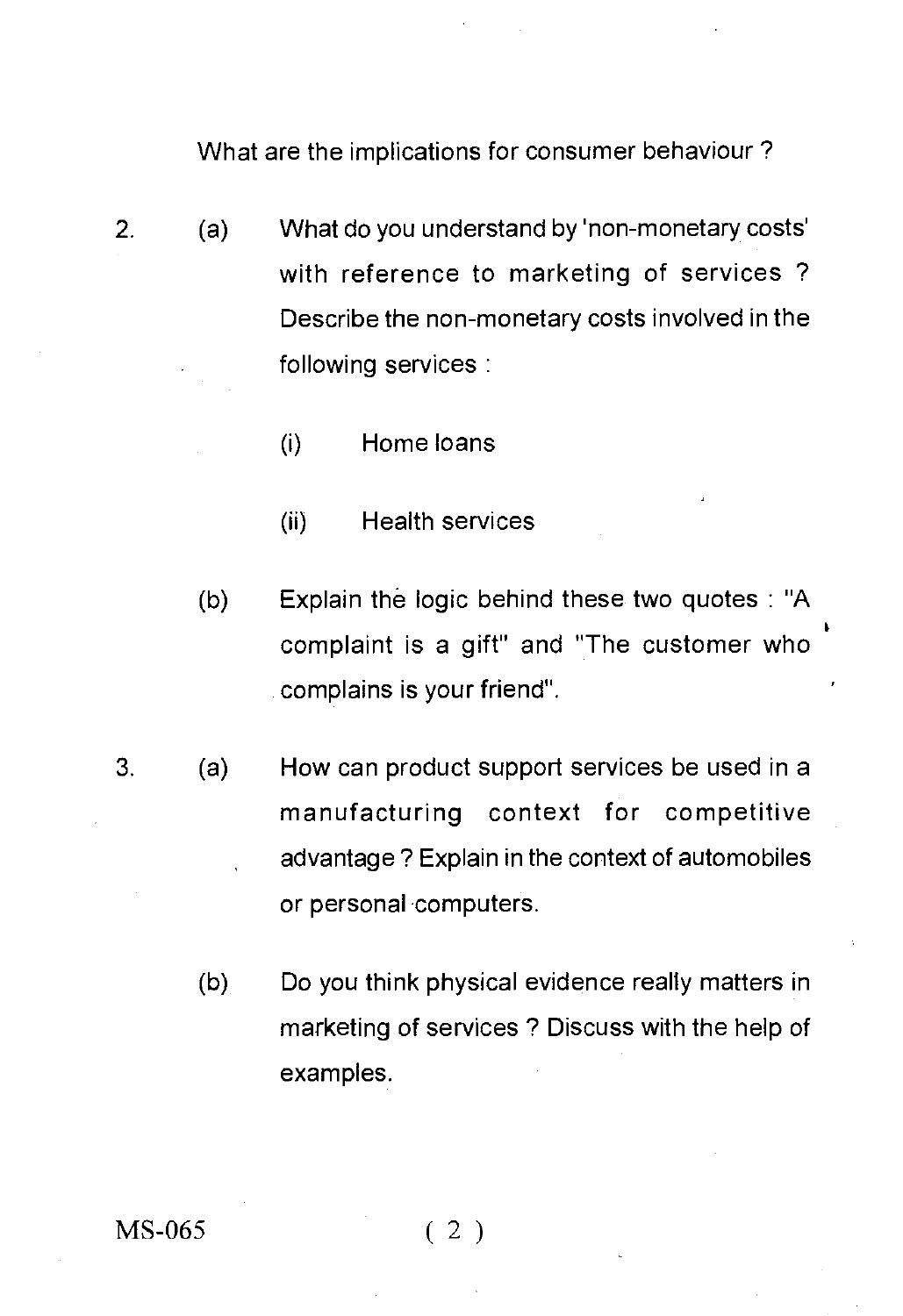4. Write short notes on **any three** of the following :

- (a) Internal Marketing
- (b) Yield Management

(c) Buyer behaviour for financial services

- (d) Marketing communication for healthcare services
- (e) Role of non-verbal communication in service encounters.

#### **SECTION-B**

5. Read the following case situation and answer the questions given at the end :

> **Case Situation :** The amusement park with a successful history was now facing problems. It had its first money losing year last year followed by another one now. The park had three ways to bring in more revenues : increase visit per customer, increase average spending per visit or attract new customers. Because of a mature industry all three were hard to do. As pulling in people from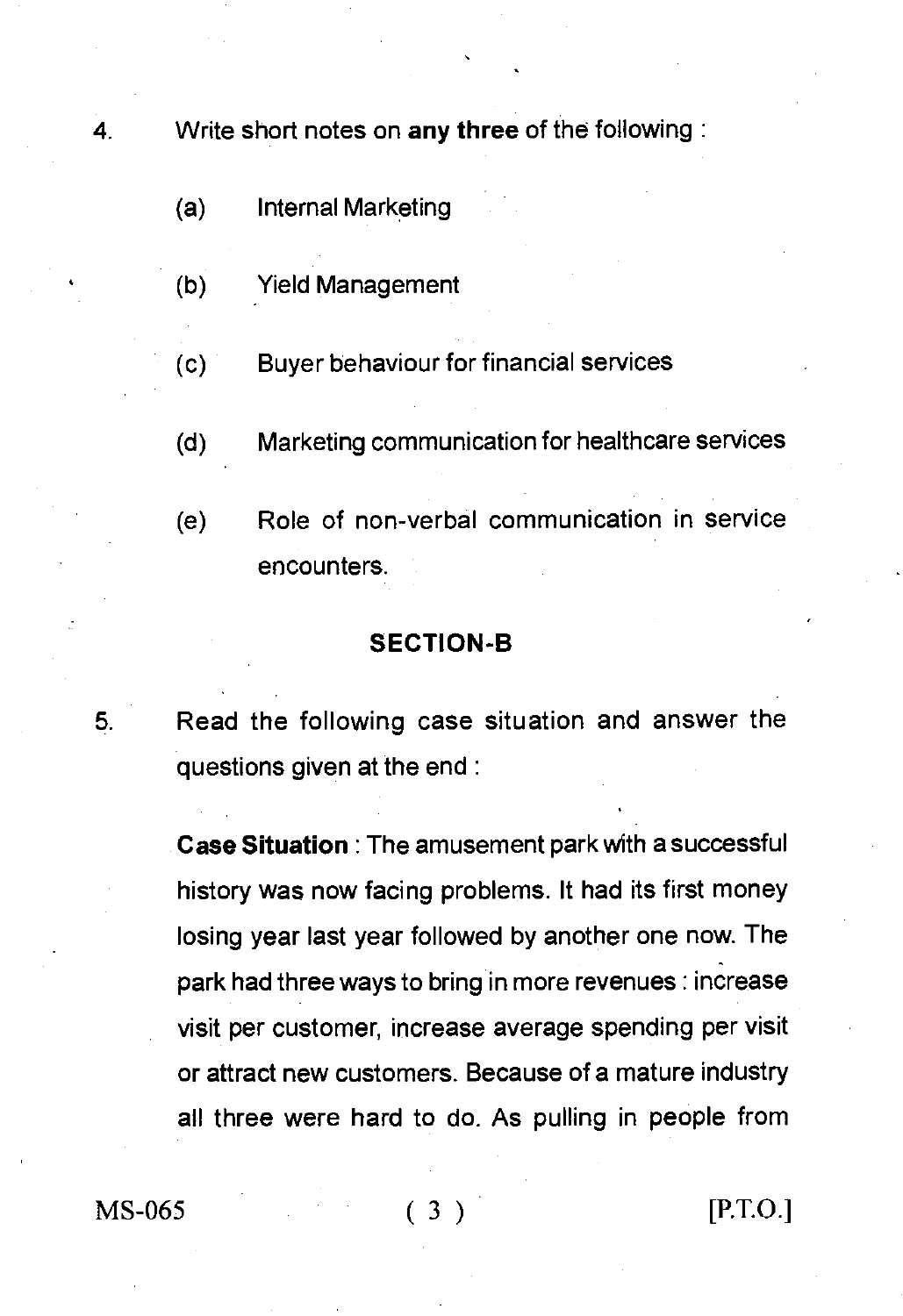broader geographical areas seemed an unlikely proposition due to the wide availability of such parks, attracting new customers required new value proposition. With this background, it was proposed to offer a "preferred guest card" to win more business from moneyed and time pressed group of people. Under this plan, visitors could pay an additional fee to get free rein of the park: Card Holders would enter the ride through separate lines which would give them first crack and they would be seated immediately at any in-park restaurant. It was hoped that this plan will help to up-sell the people who are already coming to the park. And by making it ' possible to spend less time in queues, the guest card will also attract a different type of customer - time starved, high-income professionals and their families, who might otherwise avoid the whole experience. However, certain objections were raised against such a scheme. "I don't even think it's a great experience for the preferred guests. Who want to feel all that animosity diverted at them ? The key to this business is the customers feeling good while they are here. With this scheme neither side's coming back" commented an executive. A possible